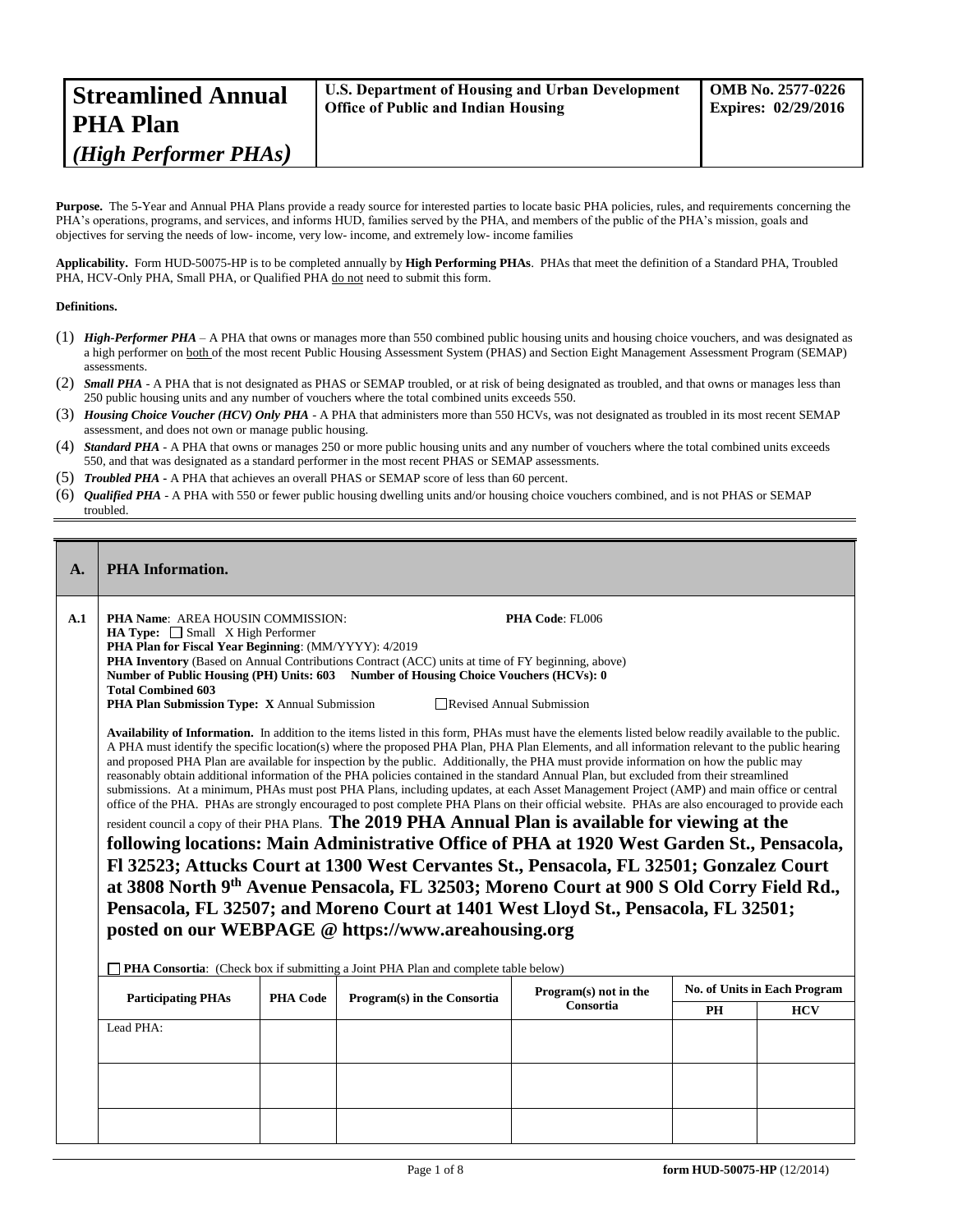| <b>B.</b> | <b>Annual Plan Elements</b>                                                                                                                                                                                           |                                                                                                                                                                                                                                                                                                                                                                                                                                                                                                                                                                                                                                                                                                                                                                                                                                                                                                                                                                                                                                                                                                                                                                                                                                                                                             |  |  |
|-----------|-----------------------------------------------------------------------------------------------------------------------------------------------------------------------------------------------------------------------|---------------------------------------------------------------------------------------------------------------------------------------------------------------------------------------------------------------------------------------------------------------------------------------------------------------------------------------------------------------------------------------------------------------------------------------------------------------------------------------------------------------------------------------------------------------------------------------------------------------------------------------------------------------------------------------------------------------------------------------------------------------------------------------------------------------------------------------------------------------------------------------------------------------------------------------------------------------------------------------------------------------------------------------------------------------------------------------------------------------------------------------------------------------------------------------------------------------------------------------------------------------------------------------------|--|--|
| B.1       | <b>Revision of PHA Plan Elements.</b>                                                                                                                                                                                 |                                                                                                                                                                                                                                                                                                                                                                                                                                                                                                                                                                                                                                                                                                                                                                                                                                                                                                                                                                                                                                                                                                                                                                                                                                                                                             |  |  |
|           | Plan submission?                                                                                                                                                                                                      | (a) Have the following PHA Plan elements been revised by the PHA since its last <b>Annual PHA</b>                                                                                                                                                                                                                                                                                                                                                                                                                                                                                                                                                                                                                                                                                                                                                                                                                                                                                                                                                                                                                                                                                                                                                                                           |  |  |
|           | Y<br>N<br>X<br>X Financial Resources.<br>X Rent Determination.<br>X Homeownership Programs.<br>Safety and Crime Prevention.<br>X<br>X Pet Policy.<br>X Substantial Deviation.<br>X Significant Amendment/Modification | Statement of Housing Needs and Strategy for Addressing Housing Needs.<br>X Deconcentration and Other Policies that Govern Eligibility, Selection, and Admissions.<br>(b) The PHA must submit its Deconcentration Policy for Field Office Review.                                                                                                                                                                                                                                                                                                                                                                                                                                                                                                                                                                                                                                                                                                                                                                                                                                                                                                                                                                                                                                            |  |  |
|           |                                                                                                                                                                                                                       | (c) If the PHA answered yes for any element, describe the revisions for each element below:<br>STATEMENT OF HOUSING NEEDS AND STRATEGY FOR ADDRESSING HOUSING<br><b>NEEDS.</b> Currently, AHC-PH has 508 applicants on the waiting list due to waiting list purge.<br>Included in this 508 are 429 children. Of these 508 applicants, 401 are Extremely Low<br>income; 84 are Very Low income; 20 are Low income and 3 are Over income. Extremely<br>low-income households continue to be the income level with the highest need for affordable<br>housing. Within the 508 waiting list applicants, there are 18 elderly; 18 disabled; and 34<br>nearly disabled. The waiting list data also confirms the need to assist a variety of households<br>with differing demographics, including those with special needs and low-income seniors on<br>fixed incomes. AHC-PH has an additional non-public housing with below fair market rent<br>of 88 units to accommodate VASH holders, Section 8, Seniors, elderly and disabled clients.<br>AHCD, Inc intends to purchase 124-unit complex to preserve its affordability for the in-<br>place seniors and families perpetuity. AHC is actively planning several developments to<br>serve the varying needs in the Escambia County Communities. |  |  |

**SAFETY AND CRIME PREVENTION The problems related to crime are among the most severe social issues faced by persons living or working in and around public housing. Recent**  surveys sponsored by the U.S. Department of Housing and Urban Development (HUD) **shows that the quality of life of public housing residents and the surrounding communities is reduced more by crime and fear of crime than by any other social problems. Studies sponsored by HUD show that crime rates in various public housing complexes are-and in some cases ten times higher than the national average. HUD studies have also demonstrated that in several cities, crime rates in areas with publicly assisted housing are more elevated than crime rates in other areas of these cities. Fear of crime among AHC's housing residents is a severe social problem as well. As we speak to our residents about crime on our campuses, they state that it is dangerous to sit outside on their porches, take a walk at night or in the evening, or walk to the neighborhood store.**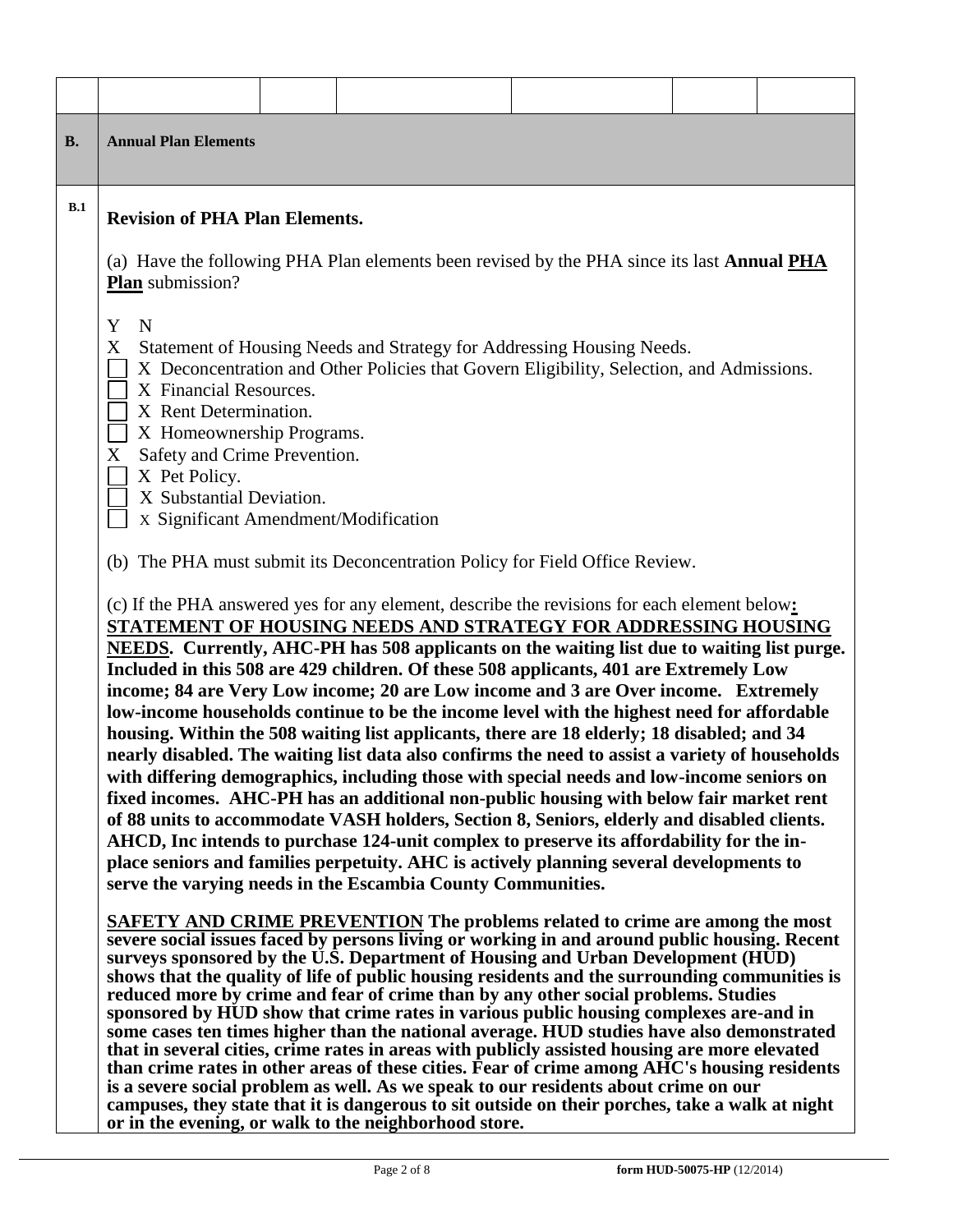**AHC's public housing campuses have been experiencing a heightened increase in criminal activities perpetrated by non-residents of AHC communities. Examples of crimes reported by surrounding community residents, PH residents, Pensacola Police Department, and Escambia County Sheriff included: domestic violence, elderly abuse, drug sale, possession and use of drugs, utilization of firearms related to drug deals, harboring fugitives, child endangerment and child neglect, bullying, gang violence, firearm discharge targeting drug dealers on the campuses of AHC. There is consensus among AHC's staff and PPD Officers that AHC along with its community neighborhood must utilize an integrated set of measures, including (1) physical design of AHC's environment, security hardware (lights, cameras), and maintenance improvements by AHC; (2) increased organization of tenants around crime prevention issues; (3) employment of unemployed tenants--both youths and adults--on the rehabilitation of their projects; (4) establishment of on-site crisis intervention and other social service programs; (5) better cooperation between public housing staff and the local police; (6) develop after school and summer recreational programs for children between the ages of 9 and 15 at Fricker Center; (7) contract with Lakeview Hospital to provide outpatient drug treatment for AHC residents; (8) have PPD and Escambia County Sheriff establish a "high visibility" presence on AHC campuses and (9) partnering with Department of Children and Families Services; (10) more public-private agency investment in the upgrading of public housing projects and their surrounding neighborhoods. The Area Housing Commission's Annual Plan for 2019 is the first attempt by the AHC to wage such a comprehensive attack on crime and its attendant problems in our public housing's most neglected residential areas.**

#### **B.2 New Activities***.*

(a) Does the PHA intend to undertake any new activities related to the following in the PHA's current Fiscal Year?

Y N

- X Hope VI or Choice Neighborhoods.
- X Mixed Finance Modernization or Development.
- $\overline{\Box}$  X Demolition and/or Disposition.
- X Conversion of Public Housing to Tenant Based Assistance.
- X Conversion of Public Housing to Project-Based Assistance under RAD.<br>
X Project Based Vouchers.
- X Project Based Vouchers.
- $\overrightarrow{a}$  X Units with Approved Vacancies for Modernization.

□ X Other Capital Grant Programs (i.e., Capital Fund Community Facilities Grants or Emergency Safety and Security Grants).

(b) If any of these activities are planned for the current Fiscal Year, describe the activities. For new demolition activities, describe any public housing development or portion thereof, owned by the PHA for which the PHA has applied or will apply for demolition and/or disposition approval under section 18 of the 1937 Act under the separate demolition/disposition approval process. If using Project-Based Vouchers (PBVs), provide the projected number of project based units and general locations, and describe how project basing would be consistent with the PHA Plan.

#### **B.3 Progress Report.**

Provide a description of the PHA's progress in meeting its Mission and Goals described in the PHA 5-Year Plan.

### **GOAL 1: DEVELOP ADDITIONAL AFFORDABLE HOUSING OPPORTUNITIES FOR THE COMMUNITY**

AHC-PH has an additional non-public housing with below fair market rent of 88 units to accommodate VASH holders, Section 8, Seniors, elderly and disabled clients. AHCD, Inc intends to purchase 124-unit complex to preserve its affordability for the in-place seniors and families perpetuity. AHC is actively planning several developments to serve the varying needs in the Escambia County Communities.

# **GOAL 2: UTILIZE AREA HOUSING COMMISSION'S RESOURCES IN AN EFFICIENT, COORDINATED AND RESULTS–ORIENTED MANNER**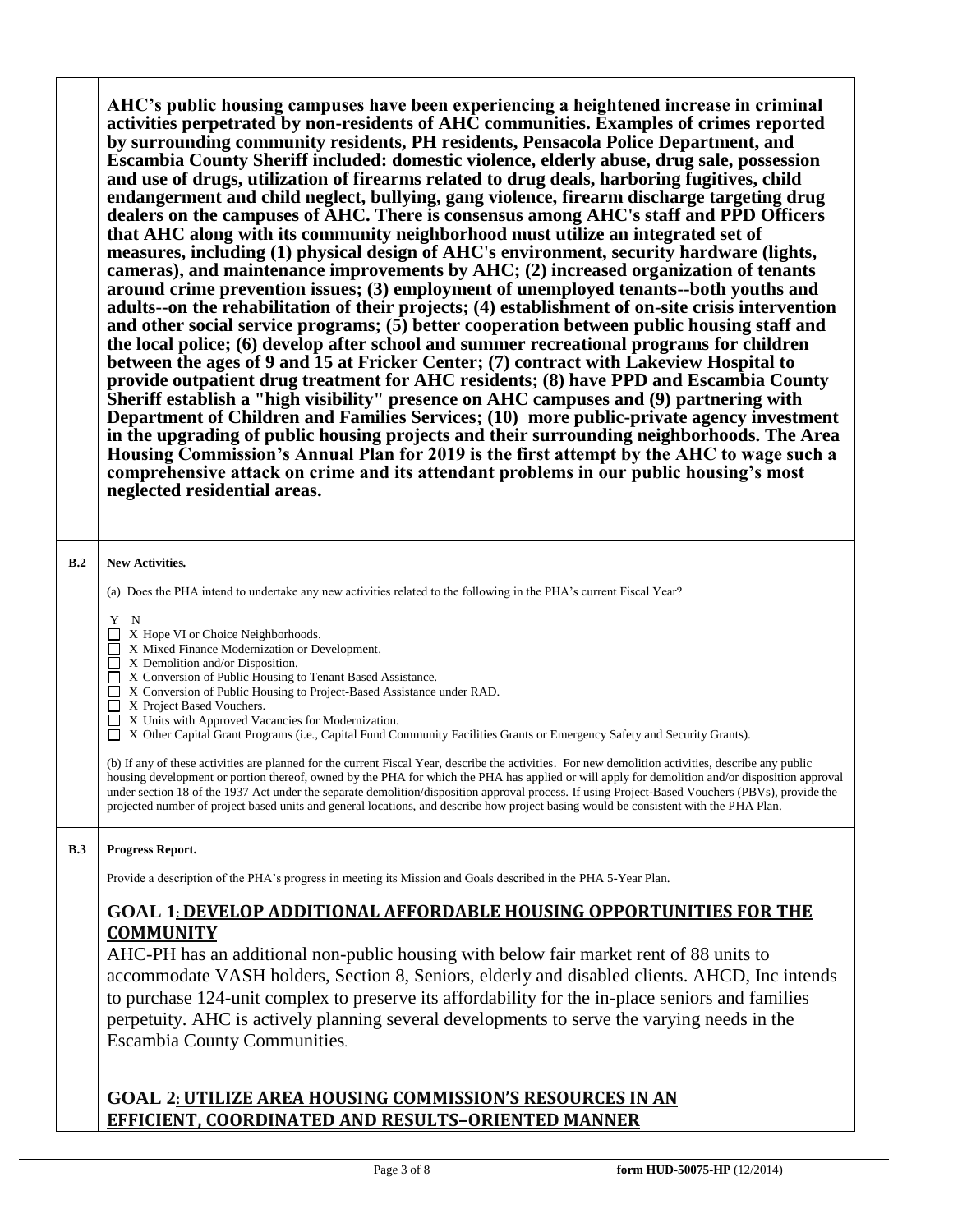**Monthly, we meet with each department and review goals, budget, operational procedures and report on their progress. This keeps staff and departments results-oriented and accountable. Numerous physical alterations are made to offices and buildings to enhance service delivery to residents. Additionally, security protocols and procedures are reviewed and staff training on emergency situations, including security cameras.**

# **GOAL 3: PRESERVE THE HOUSING AUTHORITY'S SOUND FISCAL POSITION**

**AHC has set itself to a financial position of sound footings. AHC manages its financial resources to maximize the impact and cost-effectiveness of its financial operation as well as the value and longevity if its assets.** 

# **GOAL 4: PROMOTE AND SECURE SERVICES FOR AREA HOUSING COMMISSION'S RESIDENTS, PARTICIPANTS AND APPLICANTS**

**AHC continues to actively promote and augment its Residents Services programs. Programs and events promoting self-sufficiency, higher education, community resources and family support have added regularly to AHC's offerings to participants families. AHC continues its vital partnership with community agencies to offer counseling, case management, referrals for health care needs financial counseling, mother-infant sensory relationship, career counseling and hiring of four Section 3 resident staff**.

### **GOAL 5: FOSTER A WORK ENVIRONMENT THAT VALUES AND ENCOURAGES INDIVIDUAL AND TEAM COMMITMENT TO AREA HOUSING COMMISSION'S GOALS AND OBJECTIVES**

**AHC meets intermittently with its staff to re-evaluate processes, progress and our core value of compassion, commitment and effective services provider. We encourage and recognize and value diversity of each individual client/resident and staff member. AHC has continually upgraded technology for innovation and efficiencies through creation of user-friendly software system. AHC has reached out to our communities by means of public media advertisement, and community event participation. AHC promotes staff to obtain educational training by paying one-half of tuition.**

### **GOAL 6: PROMOTE AREA HOUSING COMMISSION'S ROLE AS A COMMUNITY LEADER IN THE DEVELOPMENT OF A "SUSTAINABLE COMMUNITY"**

**AHC staff continues to represent on several non-profit organizations, boards and commissions in the community to promote a positive image and increase involvement in the community issues. AHC promotes and utilizes all proven/practical "Green Building" techniques and strategies with respect to all construction related activities. AHC promotes and encourages conservation, recycling and use of recycled materials with employees. AHC encourages regional solutions to housing and transportation issues by transporting its residents to their daily medical and school appointments.** 

#### **GOAL 7: FOSTER AREA HOUSING COMMISSION'S PARTNERSHIP WITH ESCAMBIA COUNTY, AND THE CITY OF PENSACOLA FOR THE DEVELOPMENT OF AFFORDABLE HOUSING AND TO FURTHER AREA HOUSING COMMISSION'S MISSION**

**AHC staff continues to work closely with Pensacola City and Escambia County i.e. City Planning, City Council and Escambia County Board of Commissioners to ensure affordable housing elements are in line with policy. AHC will be partnering with the new mayor in developing Anti-Crime prevention methods.**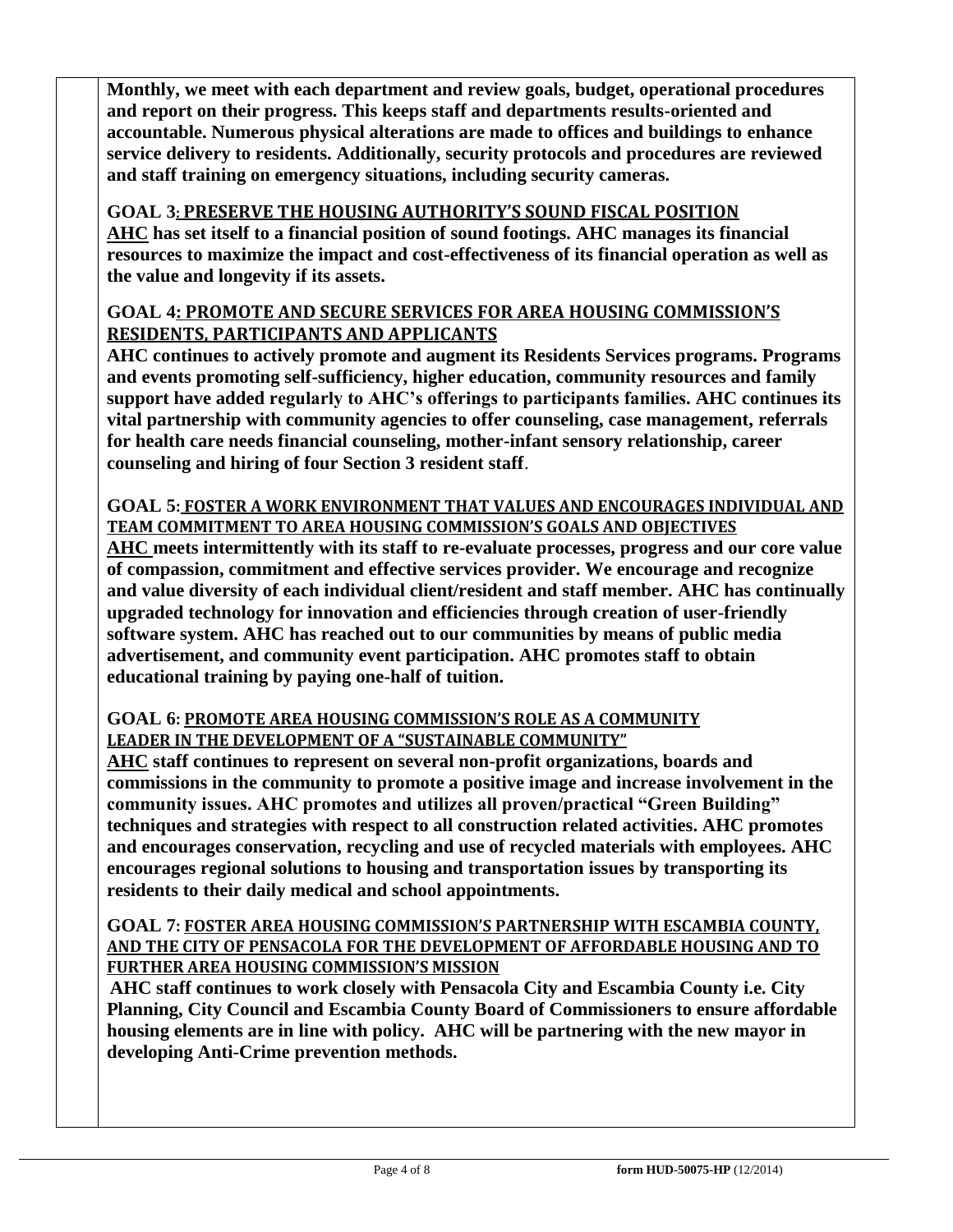### **GOAL 8**: **UPGRADE AND MODERNIZE UNITS AND ADA UNITS**

- **1. Purchased a bus to transport elderly residents to medical appointments and grocery shopping**
- **2. Purchased a 13-passenger van to transport pre-school age children to Head Start programs, and after school activities**
- **3. Replaced 172 water heaters-on-going**
- **4. Replace windows, entry door locks front doors-on-going**
- **5. Converted 25 units to solar power-on-going**
- **6. Replace 41 AC, water heaters, gas heaters, refrigerators-on-going**
- **7. Replacing 562 Stoves, Stove hoods, and refrigerators-on-going**
- **8. Replacing roof-on-going**
- **9. Replaced 200 HVAC-on-going**
- **10. Tree trimming-on-going**
- **11. Replacing old tiles with new ones-on-going-VCT**
- **12. Replacing fences-on-going**
- **13. Paving and painting parking lot and walkways- on-going**
- **14. Painting interior/exterior of all units-on-going**
- **15. Replacing toilets, sinks, bathtubs, screen doors and faucets-on-going**
- **16. Updating outside lighting-on-going**
- **17. Remodeling community centers and offices-on-going**
- **18. Replacing old electrical circuit-boards-on-going**
- **19. Updating of lawn service equipment**
- **20. Upgrade all kitchen/bathroom cabinets**
- **21. Update all vinyl sidings (Moreno, J Street, Rosewood, 6th and 8th Ave, and Hayne St.)**
- **22. Erosion control**
- **23. Additional property signs**
- **24. Upgrading motor vehicles-on-going**
- **25. Upgrading technological system-on-going**

**AHC, its board members, staff and community partners are working to provide adequate housing opportunities while enhancing youth leadership, offering GED programs, providing after school programs, developing motherhood educational programs and to bring additional resources to address lack of public housing. Meanwhile, Area Housing Commission is aggressively marketing its resources to the public of Escambia County and the City of Pensacola, fl.**

**B.4. Most Recent Fiscal Year Audit**.

(a) Were there any findings in the most recent FY Audit?

- Y N
- $\Box$  x

(b) If yes, please describe:

#### **Other Document and/or Certification Requirements.**

#### **C.1 Certification Listing Policies and Programs that the PHA has Revised since Submission of its Last Annual Plan**

Form 50077-ST-HCV-HP, *Certification of Compliance with PHA Plans and Related Regulations,* must be submitted by the PHA as an electronic attachment to the PHA Plan.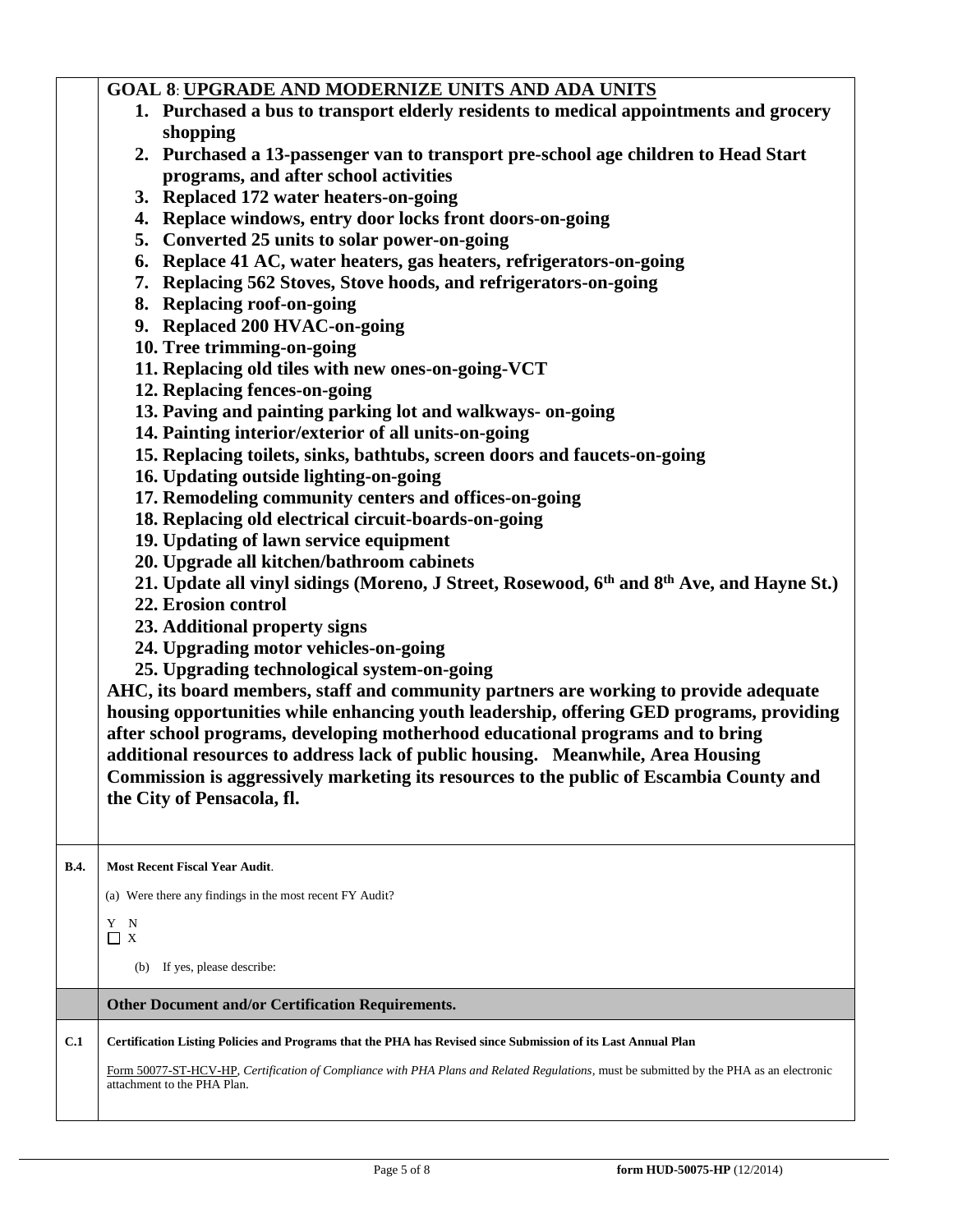| C.2 | <b>Civil Rights Certification.</b><br>Form 50077-ST-HCV-HP, Certification of Compliance with PHA Plans and Related Regulations, must be submitted by the PHA as an electronic<br>attachment to the PHA Plan.                                        |
|-----|-----------------------------------------------------------------------------------------------------------------------------------------------------------------------------------------------------------------------------------------------------|
| C.3 | <b>Resident Advisory Board (RAB) Comments.</b><br>(a) Did the RAB(s) provide comments to the PHA Plan?<br>Y<br>$\mathbf N$<br>$\Box$ $\Box$                                                                                                         |
|     | If yes, comments must be submitted by the PHA as an attachment to the PHA Plan. PHAs must also include a narrative describing their analysis of<br>the RAB recommendations and the decisions made on these recommendations.                         |
| C.4 | <b>Certification by State or Local Officials.</b><br>Form HUD 50077-SL, Certification by State or Local Officials of PHA Plans Consistency with the Consolidated Plan, must be submitted by the<br>PHA as an electronic attachment to the PHA Plan. |
| D   | <b>Statement of Capital Improvements.</b> Required in all years for all PHAs completing this form that administer public<br>housing and receive funding from the Capital Fund Program (CFP).                                                        |
| D.1 | Capital Improvements. Include a reference here to the most recent HUD-approved 5-Year Action Plan (HUD-50075.2) and the date that it was<br>approved by HUD.                                                                                        |

# **Instructions for Preparation of Form HUD-50075-HP Annual Plan for High Performing PHAs**

- **A. PHA Information.** All PHAs must complete this section.
	- **A.1** Include the full **PHA Name**, **PHA Code**, **PHA Type**, **PHA Fiscal Year Beginning** (MM/YYYY), **PHA Inventory, Number of Public Housing Units and or Housing Choice Vouchers (HCVs), PHA Plan Submission Type**, and the **Availability of Information**, specific location(s) of all information relevant to the public hearing and proposed PHA Plan.  $(24 \text{ CFR } \S 903.23(4)(e))$

**PHA Consortia**: Check box if submitting a Joint PHA Plan and complete the table. [\(24 CFR §943.128\(a\)\)](http://ecfr.gpoaccess.gov/cgi/t/text/text-idx?c=ecfr&sid=cc31cf1c3a2b84ba4ead75d35d258f67&rgn=div5&view=text&node=24:4.0.3.1.10&idno=24#24:4.0.3.1.10.2.5.7)

#### **B. Annual Plan.**

#### **B.1 Revision of PHA Plan Elements.** PHAs must:

Identify specifically which plan elements listed below that have been revised by the PHA. To specify which elements have been revised, mark the "yes" box. If an element has not been revised, mark "no."

X **Statement of Housing Needs and Strategy for Addressing Housing Needs.** Provide a statement addressing the housing needs of low-income, very low-income and extremely low-income families and a brief description of the PHA's strategy for addressing the housing needs of families who reside in the jurisdiction served by the PHA. The statement must identify the housing needs of (i) families with incomes below 30 percent of area median income (extremely low-income), (ii) elderly families and families with disabilities, and (iii) households of various races and ethnic groups residing in the jurisdiction or on the waiting list based on information provided by the applicable Consolidated Plan, information provided by HUD, and other generally available data. The identification of housing needs must address issues of affordability, supply, quality, accessibility, size of units, and location. For years in which the PHA's 5-Year PHA Plan is also due, this information must be included only to the extent it pertains to the housing needs of families that are on the PHA's public housing and Section 8 tenant-based assistance waiting lists. [24 CFR §903.7\(a\)\(1\)](http://ecfr.gpoaccess.gov/cgi/t/text/text-idx?c=ecfr&sid=13734845220744370804c20da2294a03&rgn=div5&view=text&node=24:4.0.3.1.3&idno=24#24:4.0.3.1.3.2.5.5) and 24 CFR §903.12(b). Provide a description of the PHA's strategy for addressing the housing needs of families in the jurisdiction and on the waiting list in the upcoming year. For years in which the PHA's 5-Year PHA Plan is also due, this information must be included only to the extent it pertains to the housing needs of families that are on the PHA's public housing and Section 8 tenant-based assistance waiting lists. [24 CFR §903.7\(a\)\(2\)\(](http://ecfr.gpoaccess.gov/cgi/t/text/text-idx?c=ecfr&sid=13734845220744370804c20da2294a03&rgn=div5&view=text&node=24:4.0.3.1.3&idno=24#24:4.0.3.1.3.2.5.5)ii) and 24 CFR §903.12(b).

 **Deconcentration and Other Policies that Govern Eligibility, Selection and Admissions**. Describe the PHA's admissions policy for deconcentration of poverty and income mixing of lower-income families in public housing. The Deconcentration Policy must describe the PHA's policy for bringing higher income tenants into lower income developments and lower income tenants into higher income developments. The deconcentration requirements apply to general occupancy and family public housing developments. Refer to 24 CFR §903.2(b)(2) for developments not subject to deconcentration of poverty and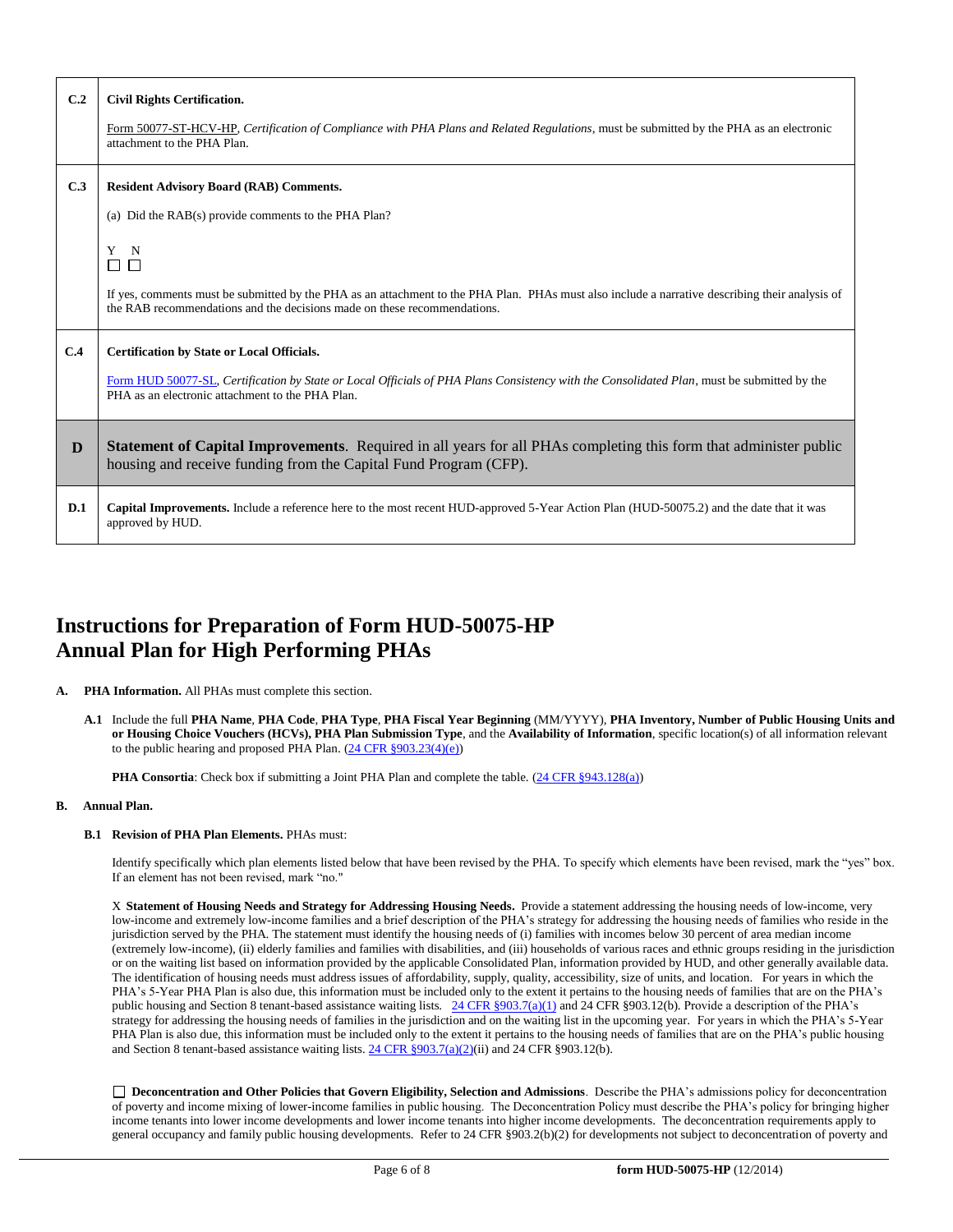income mixing requirements[. 24 CFR §903.7\(b\)](http://ecfr.gpoaccess.gov/cgi/t/text/text-idx?c=ecfr&sid=b44bf19bef93dd31287608d2c687e271&rgn=div5&view=text&node=24:4.0.3.1.3&idno=24#24:4.0.3.1.3.2.5.5) Describe the PHA's procedures for maintaining waiting lists for admission to public housing and address any site-based waiting lists[. 24 CFR §903.7\(b\)](http://ecfr.gpoaccess.gov/cgi/t/text/text-idx?c=ecfr&sid=b44bf19bef93dd31287608d2c687e271&rgn=div5&view=text&node=24:4.0.3.1.3&idno=24#24:4.0.3.1.3.2.5.5) A statement of the PHA's policies that govern resident or tenant eligibility, selection and admission including admission preferences for both public housing and HCV. [\(24 CFR §903.7\(b\)](http://ecfr.gpoaccess.gov/cgi/t/text/text-idx?c=ecfr&sid=b44bf19bef93dd31287608d2c687e271&rgn=div5&view=text&node=24:4.0.3.1.3&idno=24#24:4.0.3.1.3.2.5.5) Describe the unit assignment policies for public housing. [24 CFR §903.7\(b\)](http://ecfr.gpoaccess.gov/cgi/t/text/text-idx?c=ecfr&sid=b44bf19bef93dd31287608d2c687e271&rgn=div5&view=text&node=24:4.0.3.1.3&idno=24#24:4.0.3.1.3.2.5.5)

 **Financial Resources.** A statement of financial resources, including a listing by general categories, of the PHA's anticipated resources, such as PHA operating, capital and other anticipated Federal resources available to the PHA, as well as tenant rents and other income available to support public housing or tenant-based assistance. The statement also should include the non-Federal sources of funds supporting each Federal program, and state the planned use for the resources. [\(24 CFR §903.7\(c\)](http://ecfr.gpoaccess.gov/cgi/t/text/text-idx?c=ecfr&sid=b44bf19bef93dd31287608d2c687e271&rgn=div5&view=text&node=24:4.0.3.1.3&idno=24)

 **Rent Determination.** A statement of the policies of the PHA governing rents charged for public housing and HCV dwelling units, including applicable public housing flat rents, minimum rents, voucher family rent contributions, and payment standard policies. [\(24 CFR §903.7\(d\)](http://ecfr.gpoaccess.gov/cgi/t/text/text-idx?c=ecfr&sid=b44bf19bef93dd31287608d2c687e271&rgn=div5&view=text&node=24:4.0.3.1.3&idno=24#24:4.0.3.1.3.2.5.5)

 **Homeownership Programs**. A description of any homeownership programs (including project number and unit count) administered by the agency or for which the PHA has applied or will apply for approval. For years in which the PHA's 5-Year PHA Plan is also due, this information must be included only to the extent that the PHA participates in homeownership programs under section 8(y) of the 1937 Act. (24 CFR [§903.7\(k\)](http://ecfr.gpoaccess.gov/cgi/t/text/text-idx?c=ecfr&sid=b44bf19bef93dd31287608d2c687e271&rgn=div5&view=text&node=24:4.0.3.1.3&idno=24#24:4.0.3.1.3.2.5.5) and 24 CFR §903.12(b).

X **Safety and Crime Prevention (VAWA).** A description of: **1)** Any activities, services, or programs provided or offered by an agency, either directly or in partnership with other service providers, to child or adult victims of domestic violence, dating violence, sexual assault, or stalking; **2)** Any activities, services, or programs provided or offered by a PHA that helps child and adult victims of domestic violence, dating violence, sexual assault, or stalking, to obtain or maintain housing; and **3)** Any activities, services, or programs provided or offered by a public housing agency to prevent domestic violence, dating violence, sexual assault, and stalking, or to enhance victim safety in assisted families.  $(24 \text{ CFR } \text{S}903.7(\text{m})(5))$ 

□ **Pet Policy.** Describe the PHA's policies and requirements pertaining to the ownership of pets in public housing. [\(24 CFR §903.7\(n\)\)](http://ecfr.gpoaccess.gov/cgi/t/text/text-idx?c=ecfr&sid=13734845220744370804c20da2294a03&rgn=div5&view=text&node=24:4.0.3.1.3&idno=24#24:4.0.3.1.3.2.5.5)

■ **Substantial Deviation.** PHA must provide its criteria for determining a "substantial deviation" to its 5-Year Plan. (24 CFR §903.7(r)(2)(i)

 **Significant Amendment/Modification**. PHA must provide its criteria for determining a "Significant Amendment or Modification" to its 5-Year and Annual Plan. Should the PHA fail to define 'significant amendment/modification', HUD will consider the following to be 'significant amendments or modifications': a) changes to rent or admissions policies or organization of the waiting list; b) additions of non-emergency public housing CFP work items (items not included in the current CFP Annual Statement or CFP 5-Year Action Plan); or c) any change with regard to demolition or disposition, designation, homeownership programs or conversion activities. See guidance on HUD's website at: [Notice PIH](http://portal.hud.gov/hudportal/HUD?src=/program_offices/administration/hudclips/notices/pih) 1999-51. (24 CFR §903.7(r)(2)(ii)

If any boxes are marked "yes", describe the revision(s) to those element(s) in the space provided.

PHAs must submit a Deconcentration Policy for Field Office review. For additional guidance on what a PHA must do to deconcentrate poverty in its development and comply with fair housing requirements, se[e 24 CFR 903.2.](http://ecfr.gpoaccess.gov/cgi/t/text/text-idx?c=ecfr&sid=31b6a8e6f1110b36cc115eb6e4d5e3b4&rgn=div5&view=text&node=24:4.0.3.1.3&idno=24#24:4.0.3.1.3.1.5.2) [\(24 CFR §903.23\(b\)\)](http://ecfr.gpoaccess.gov/cgi/t/text/text-idx?c=ecfr&sid=13734845220744370804c20da2294a03&rgn=div5&view=text&node=24:4.0.3.1.3&idno=24#24:4.0.3.1.3.2.5.9)

**B.2** New Activities. If the PHA intends to undertake any new activities related to these elements or discretionary policies in the current Fiscal Year, mark "yes" for those elements, and describe the activities to be undertaken in the space provided. If the PHA does not plan to undertake these activities, mark "no."

**Hope VI.** 1) A description of any housing (including project name, number (if known) and unit count) for which the PHA will apply for HOPE VI; and **2)** A timetable for the submission of applications or proposals. The application and approval process for Hope VI is a separate process. See guidance on HUD's website at[: http://www.hud.gov/offices/pih/programs/ph/hope6/index.cfm](http://www.hud.gov/offices/pih/programs/ph/hope6/index.cfm). [\(Notice PIH 2010-30\)](http://www.hud.gov/offices/adm/hudclips/notices/pih/07pihnotices.cfm)

 **Mixed Finance Modernization or Development. 1)** A description of any housing (including name, project number (if known) and unit count) for which the PHA will apply for Mixed Finance Modernization or Development; and **2)** A timetable for the submission of applications or proposals. The application and approval process for Mixed Finance Modernization or Development is a separate process. See guidance on HUD's website at: <http://www.hud.gov/offices/pih/programs/ph/hope6/index.cfm>. [\(Notice PIH 2010-30\)](http://www.hud.gov/offices/adm/hudclips/notices/pih/07pihnotices.cfm)

□ **Demolition and/or Disposition.** Describe any public housing projects owned by the PHA and subject to ACCs (including name, project number and unit numbers [or addresses]), and the number of affected units along with their sizes and accessibility features) for which the PHA will apply or is currently pending for demolition or disposition; and (2) A timetable for the demolition or disposition. This statement must be submitted to the extent that approved and/or pending demolition and/or disposition has changed. The application and approval process for demolition and/or disposition is a separate process. See guidance on HUD's website at: [http://www.hud.gov/offices/pih/centers/sac/demo\\_dispo/index.cfm.](http://www.hud.gov/offices/pih/centers/sac/demo_dispo/index.cfm) [\(24 CFR §903.7\(h\)\)](http://ecfr.gpoaccess.gov/cgi/t/text/text-idx?c=ecfr&sid=13734845220744370804c20da2294a03&rgn=div5&view=text&node=24:4.0.3.1.3&idno=24#24:4.0.3.1.3.2.5.5)

**Conversion of Public Housing.** Describe any public housing building(s) (including project number and unit count) owned by the PHA that the PHA is required to convert or plans to voluntarily convert to tenant-based assistance; **2)** An analysis of the projects or buildings required to be converted; and **3)** A statement of the amount of assistance received to be used for rental assistance or other housing assistance in connection with such conversion. See guidance on HUD's website at[: http://www.hud.gov/offices/pih/centers/sac/conversion.cfm](http://www.hud.gov/offices/pih/centers/sac/conversion.cfm). [\(24 CFR §903.7\(j\)\)](http://ecfr.gpoaccess.gov/cgi/t/text/text-idx?c=ecfr&sid=13734845220744370804c20da2294a03&rgn=div5&view=text&node=24:4.0.3.1.3&idno=24#24:4.0.3.1.3.2.5.5)

■ **Project-Based Vouchers.** Describe any plans to use HCVs for new project-based vouchers. [\(24 CFR §983.57\(b\)\(1\)\)](http://ecfr.gpoaccess.gov/cgi/t/text/text-idx?c=ecfr&sid=b44bf19bef93dd31287608d2c687e271&rgn=div5&view=text&node=24:4.0.3.1.24&idno=24#24:4.0.3.1.24.2.41.7) If using project-based vouchers, provide the projected number of project-based units and general locations, and describe how project-basing would be consistent with the PHA Plan.

**Other Capital Grant Programs** (i.e., Capital Fund Community Facilities Grants or Emergency Safety and Security Grants).

- **B.3 Progress Report.** For all Annual Plans following submission of the first Annual Plan, a PHA must include a brief statement of the PHA's progress in meeting the mission and goals described in the 5-Year PHA Plan.  $(24 \text{ CFR } \frac{8903.7(r)(1)}{r})$
- **B.4 Most Recent Fiscal Year Audit.** If the results of the most recent fiscal year audit for the PHA included any findings, mark "yes" and describe those findings in the space provided.  $(24 \text{ CFR } \text{\textless} 903.7(p))$
- **C. Other Document and/or Certification Requirements**

.